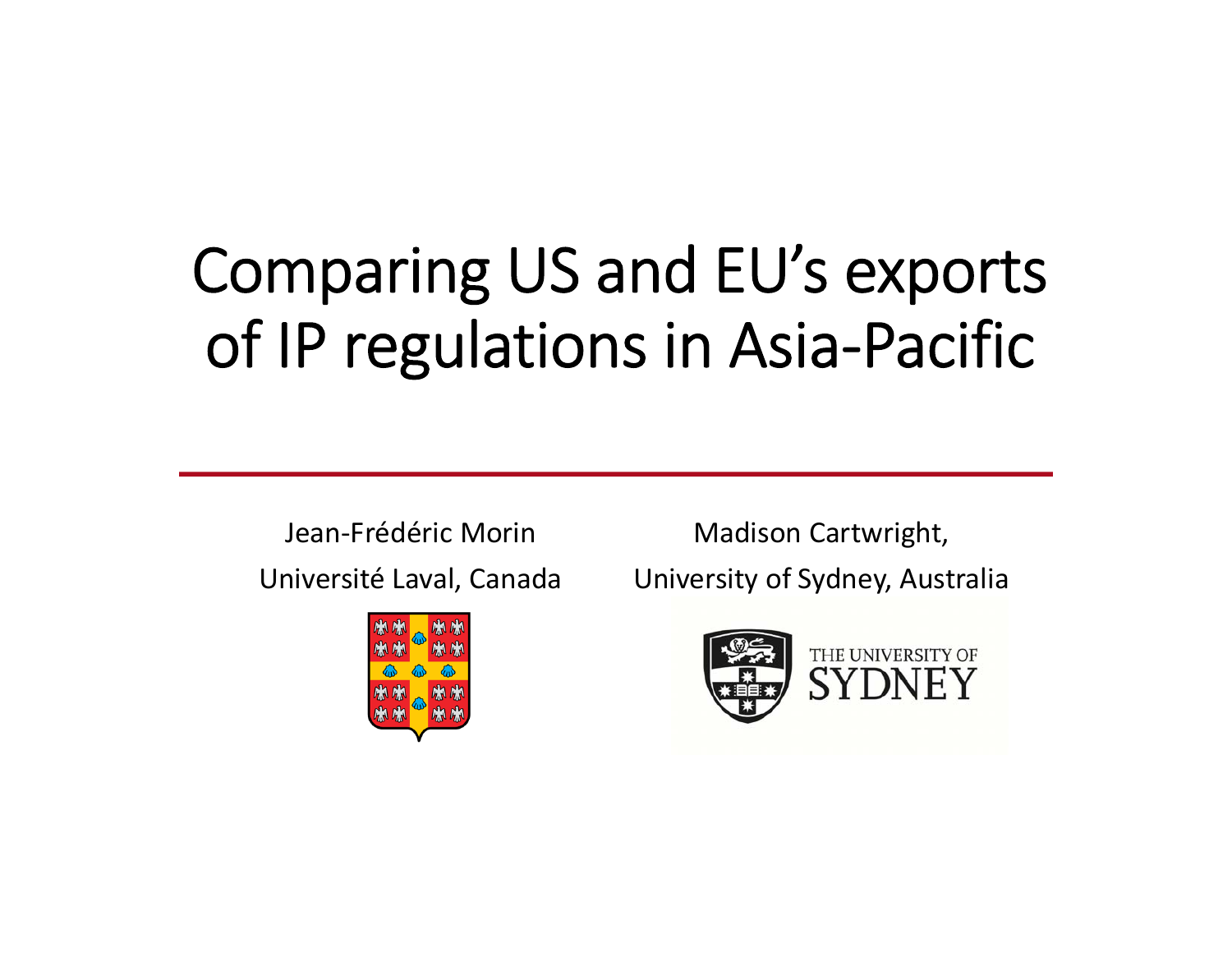# Outline of the presentation

- 1.Global IP politics
- 2. Coercion Coercion
- 3. Contractualization
- 4. Socialization
- 5. Preliminary conclusion Preliminary conclusions
- 6. Next steps? Next steps?

| ۱D<br>.<br>POlitics | oercion | $.$ ontroots<br>ontract_ | cialization | Conclusions | steps.<br><b>Nev</b> |
|---------------------|---------|--------------------------|-------------|-------------|----------------------|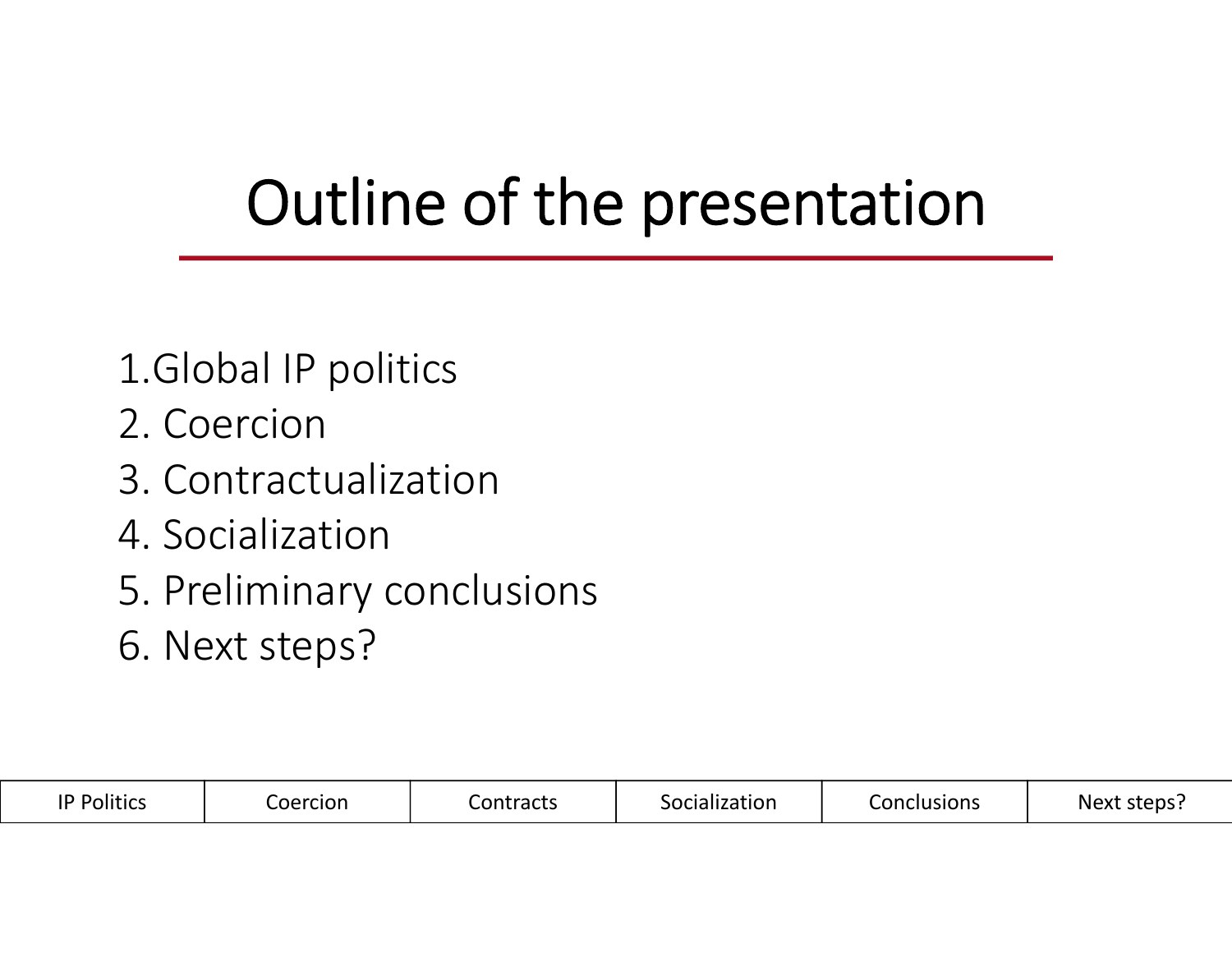# Global IP Politics

- IP in knowledge-based economies and global value chains;
- Zero-sum game between knowledge-producers and users;
- Widening gap between US/EU laws and multilateral treaties;
- **US and EU as the main exporters of IP regulations;**
- Asia/Pacific is one of the targets of both US and EU;
- 3 mechanisms: coercion, contractualization, and socialization.

| <b>IP Politics</b> | Coercion | Contracts | Socialization | Conclusions | Next steps. |
|--------------------|----------|-----------|---------------|-------------|-------------|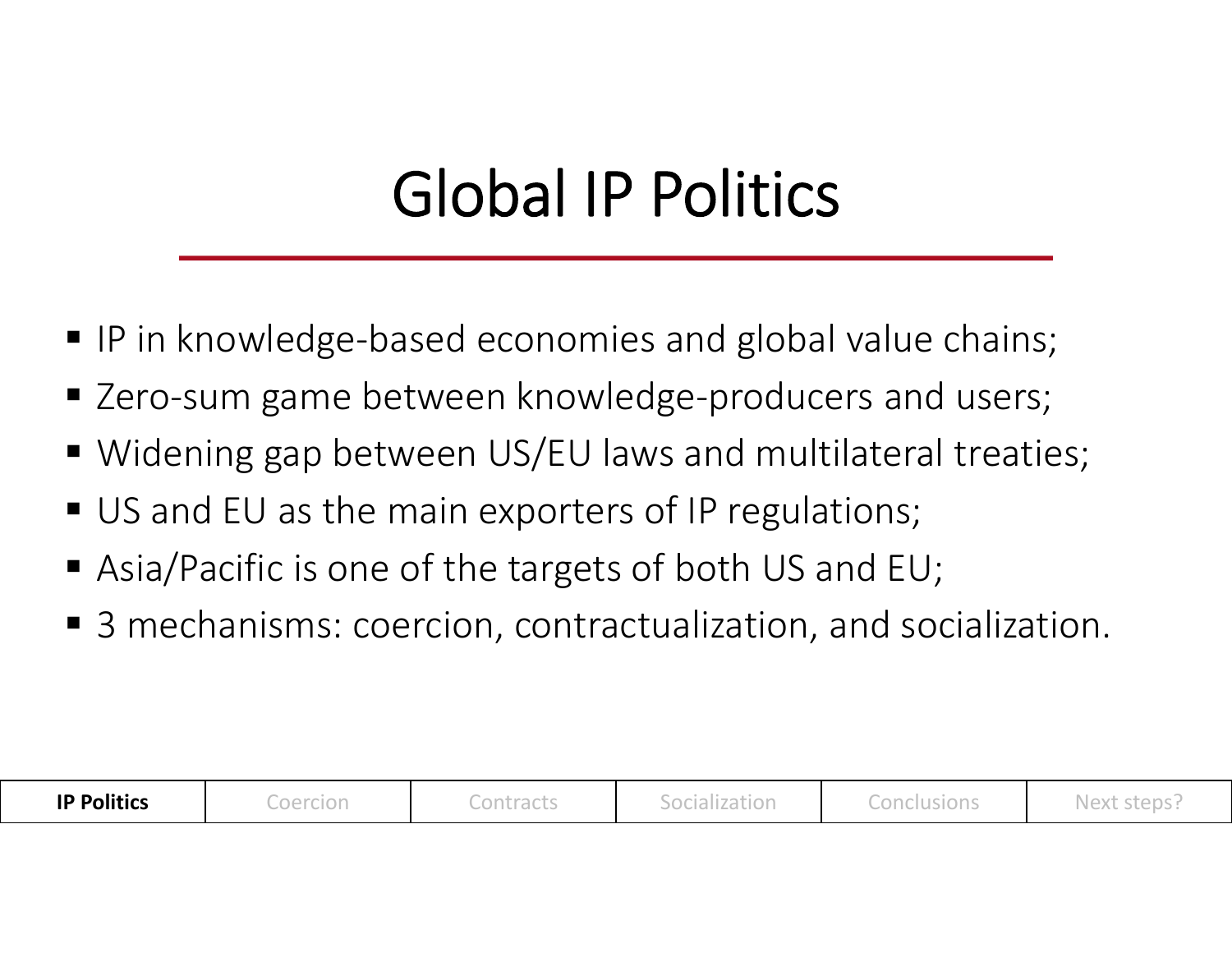#### Targets of US coercion

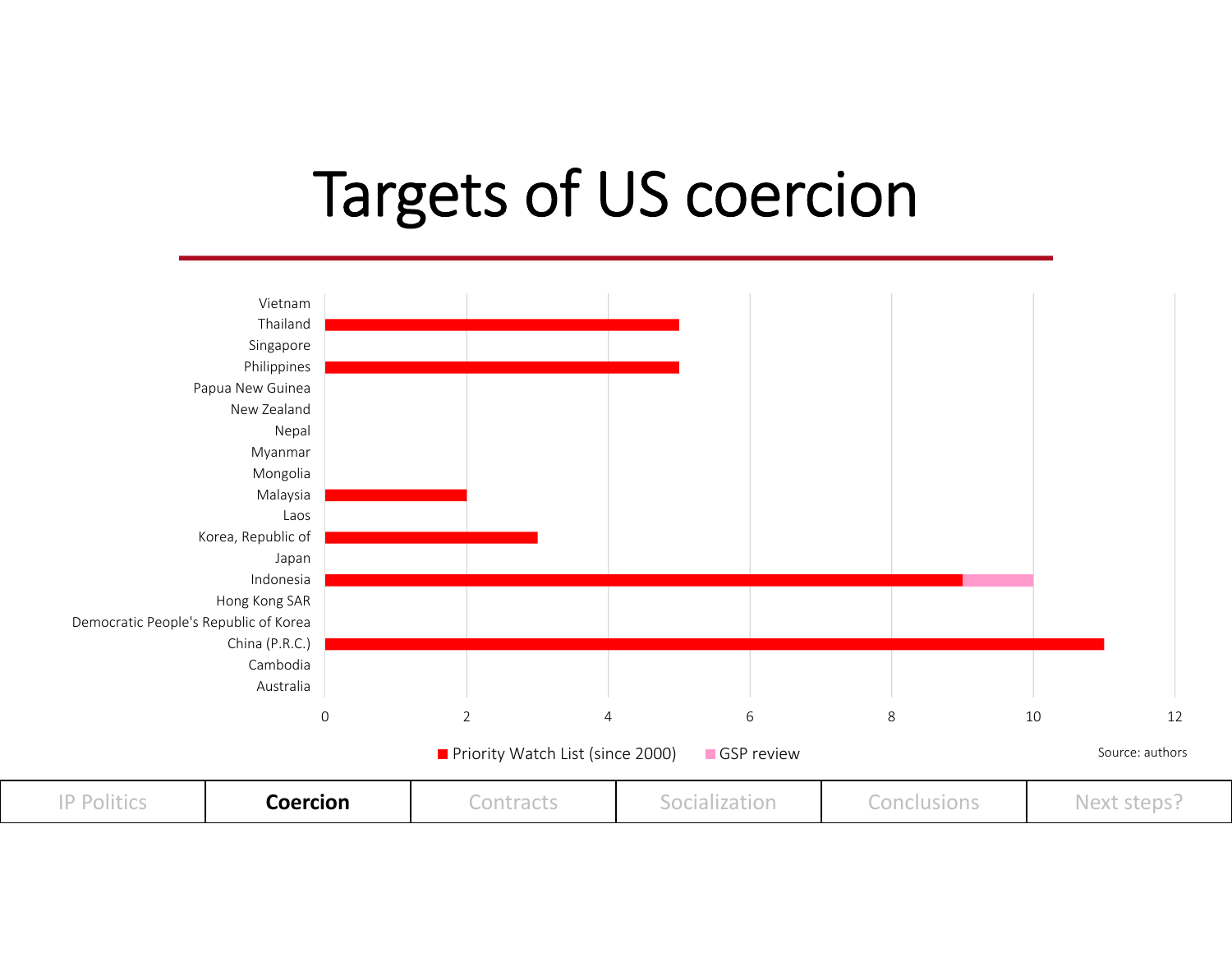#### Targets of EU coercion

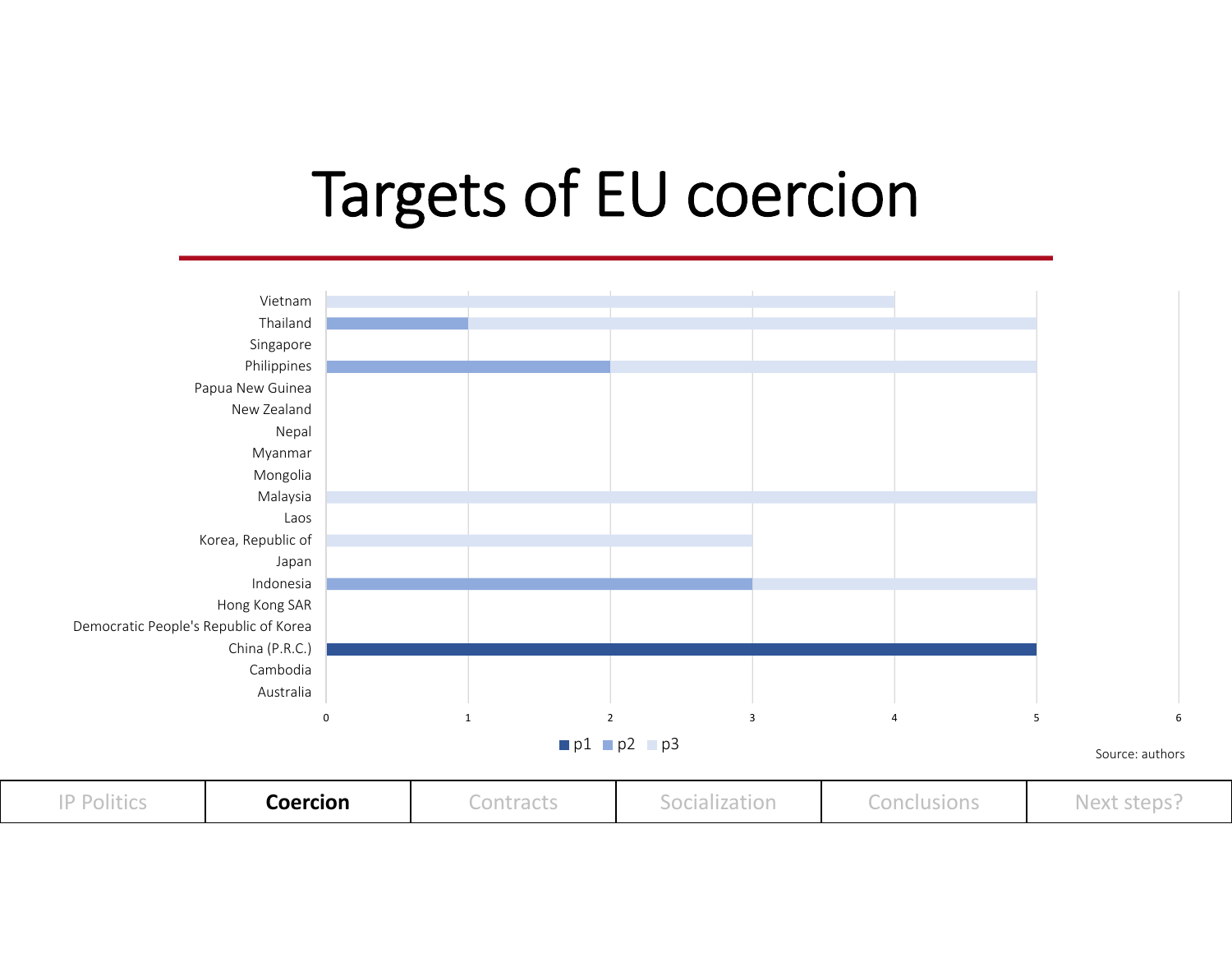## US/EU coercion on specific IP rights

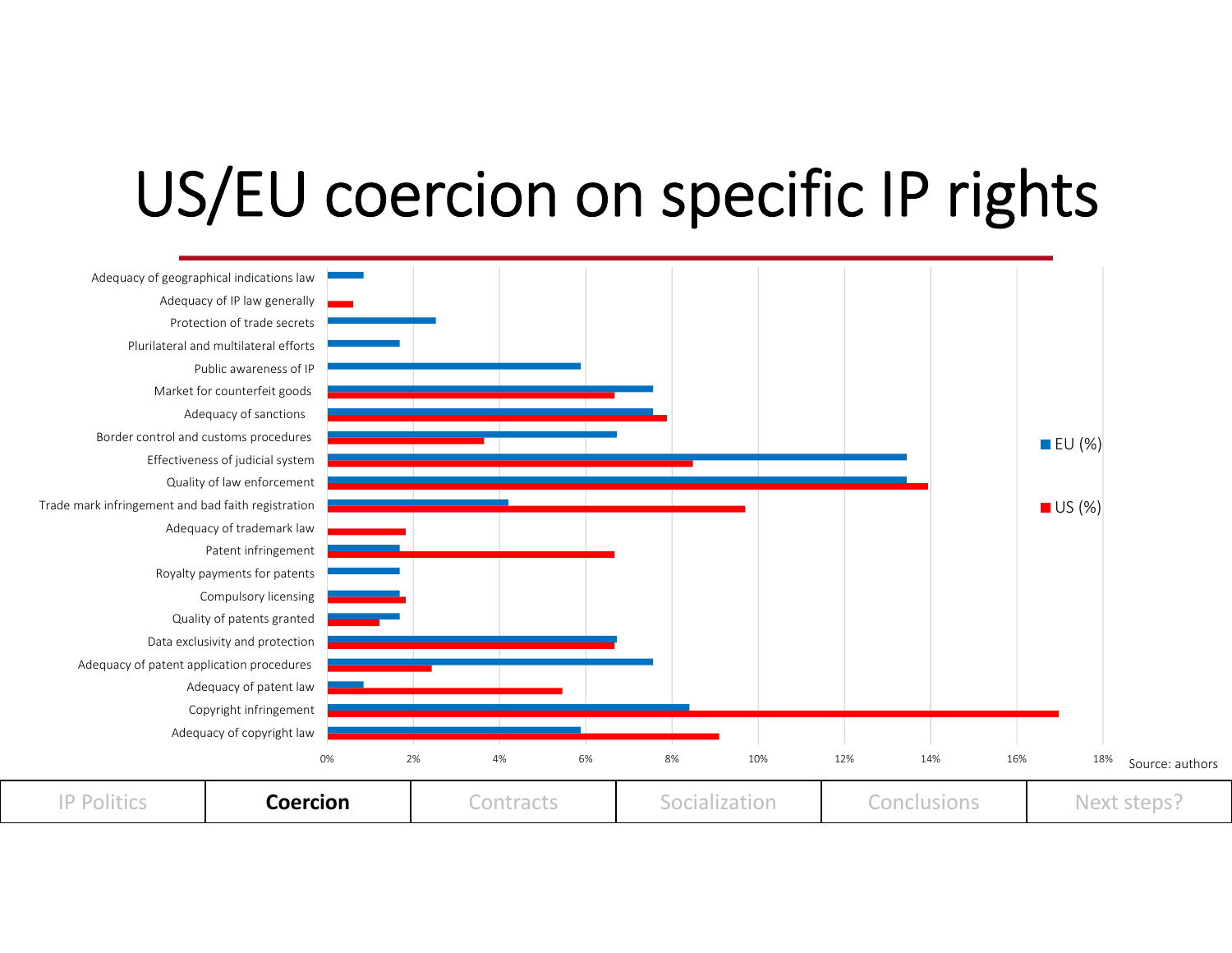#### US and EU PTAs

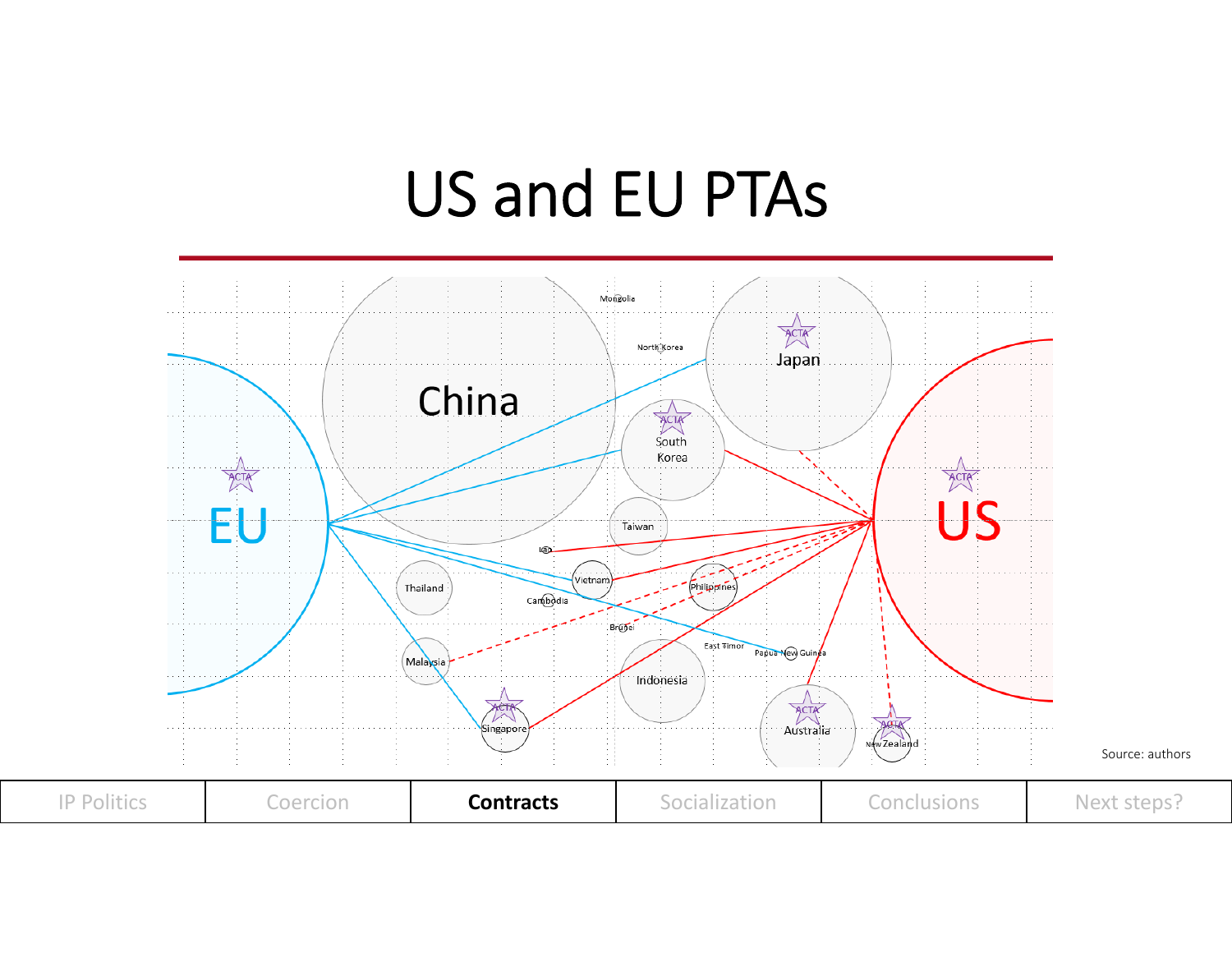## The sequence of US/EU PTAs

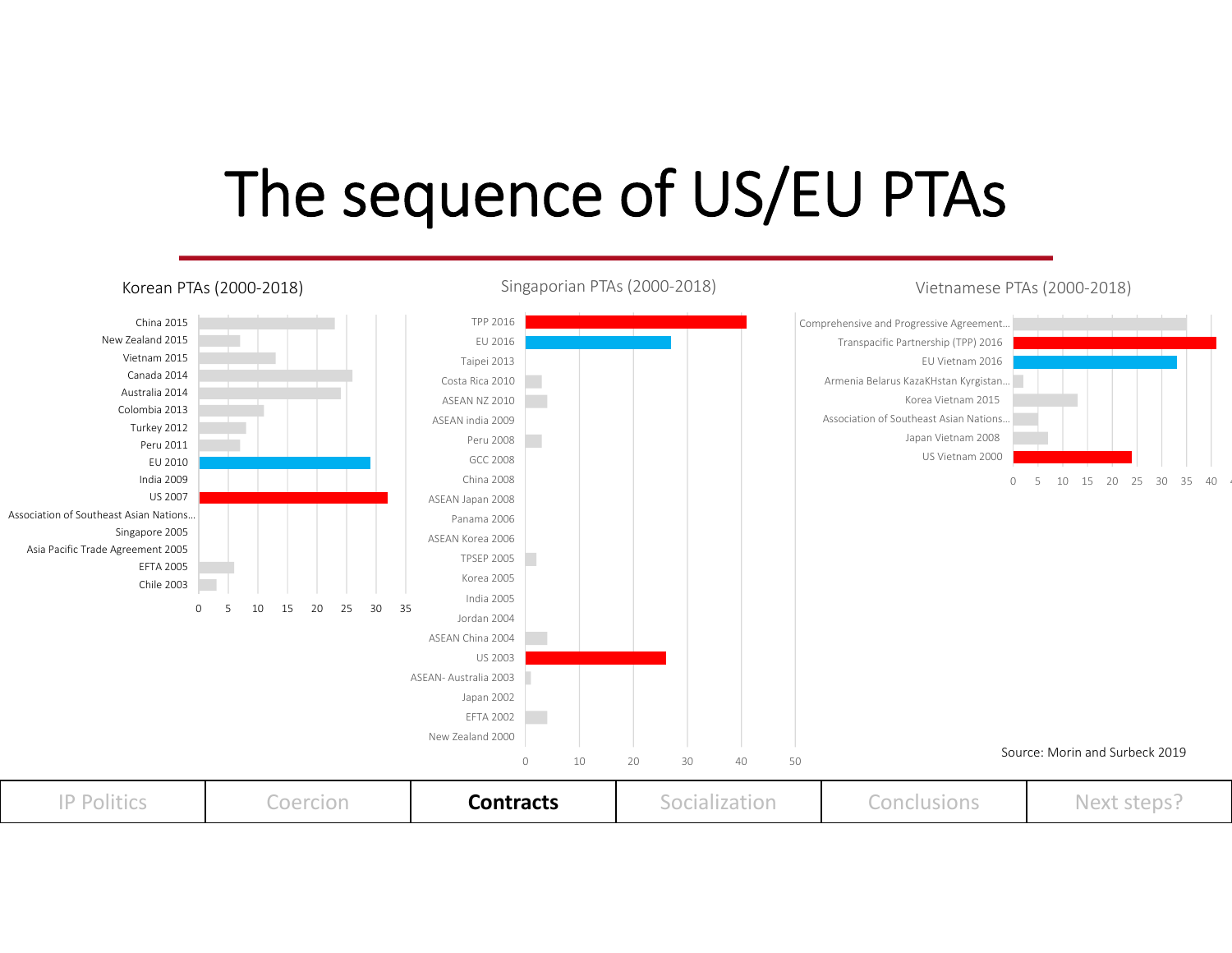### IP rights in US/EU PTAs

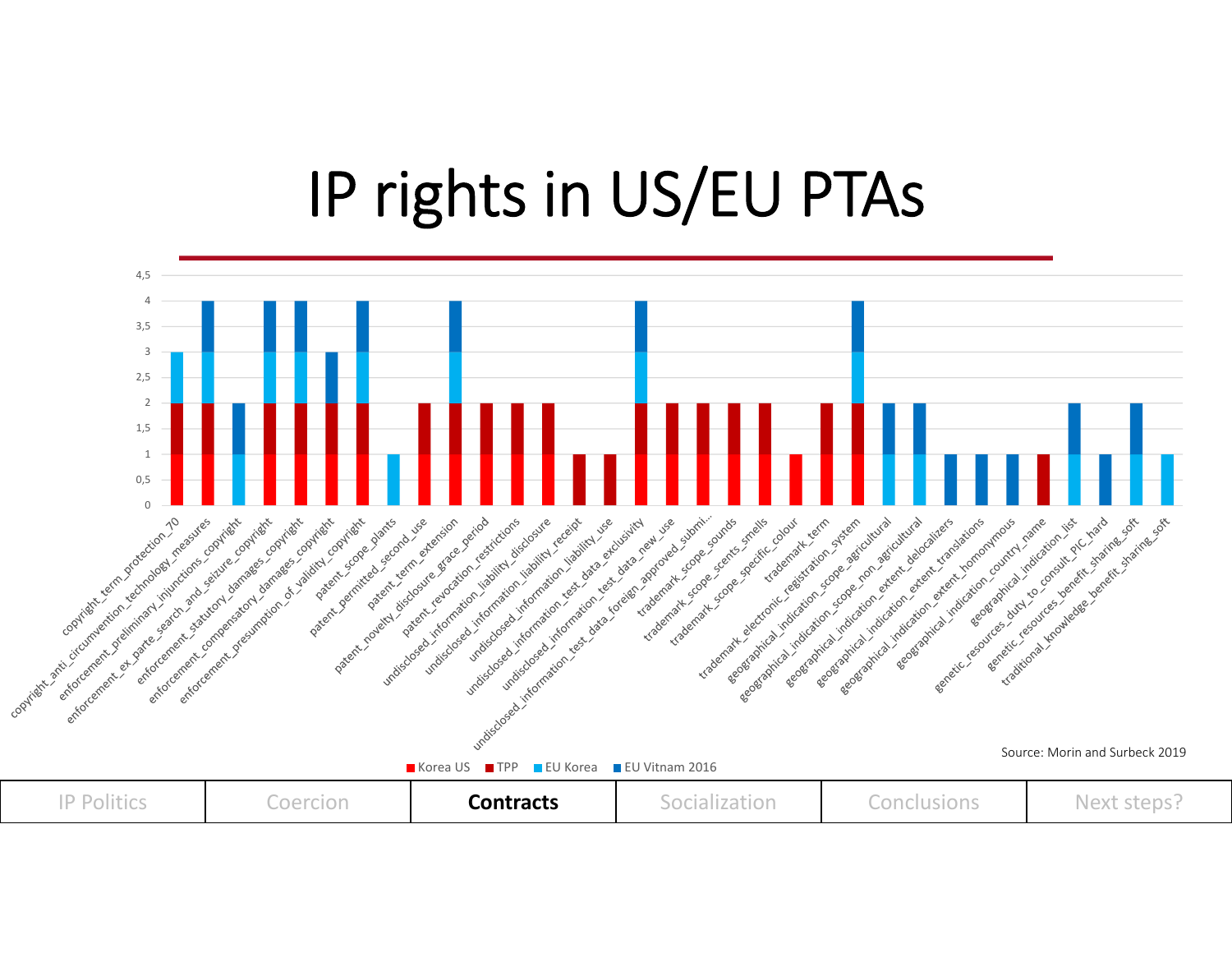# Socialization via capacity building



Number of US‐Sponsors IP capacity‐building events 2005‐2010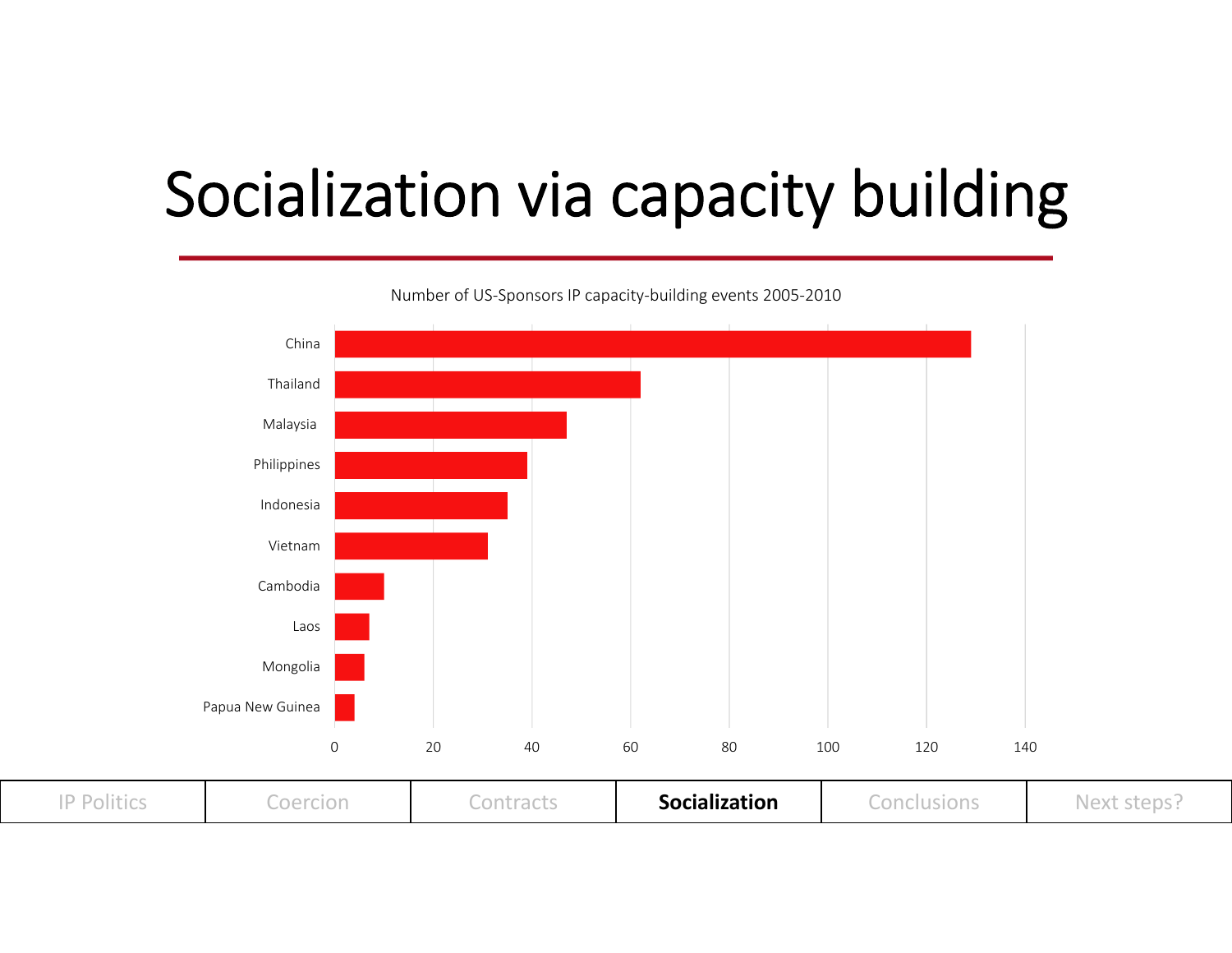# Preliminary conclusions

No evidence that US/EU activities are based on a division of labour

- Both rely on a mix of coercion, contractualization and socialization.
- Both use mainly coercion and socialization with China, and three PTAs with same countries.

No evidence that US/EU activities are driven by regulatory competition or rivalry.

- Both mainly insist on stronger patent protection and copyright enforcement
- Yet, some non-trivial differences, including:
	- Only the EU used coercion against Vietnam
	- The US uses coercion more aggressively (China) and EU socialization is more institutionalized
	- US insists more strongly on trademarks (in PTAs and coercion).
	- EU insists more strongly on GI (in PTAs, coercion and socialization)
	- EU includes more civil‐society groups and development‐oriented issues

| Dalitias<br>------- | $\sim$ $\sim$ $\sim$ $\sim$ $\sim$<br>------- | - 1<br>--------- | ™⊍≀∪ ⊵ | Conclusions | ctany<br>$NQY^+$ |
|---------------------|-----------------------------------------------|------------------|--------|-------------|------------------|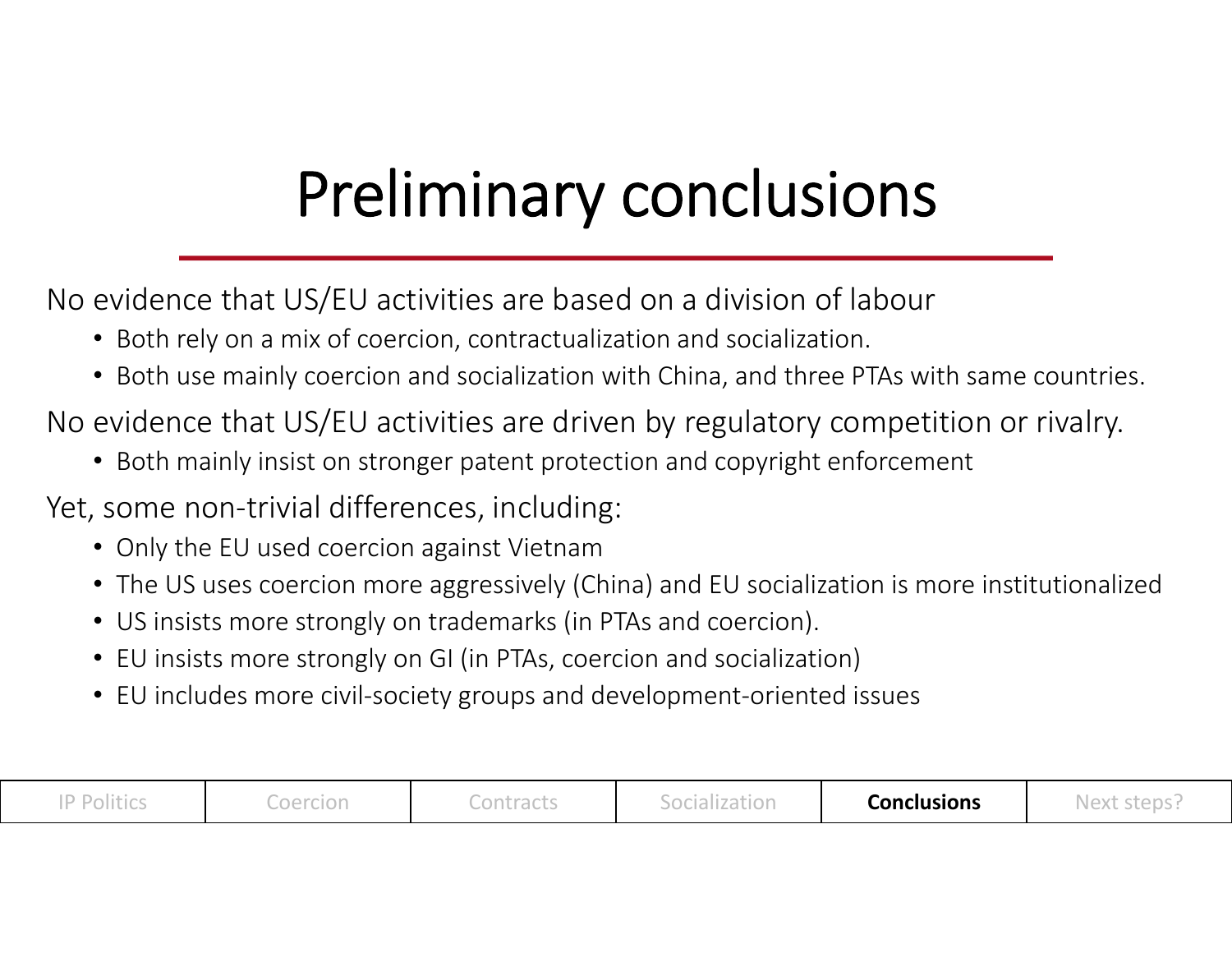## Focusing on different IP rights?

|                              | Little EU<br>pressure | <b>Strong EU</b><br>pressure |
|------------------------------|-----------------------|------------------------------|
| Little US<br>pressure        | Traditional knowledge | Geographical indications     |
| <b>Strong US</b><br>pressure | Trademark             | Patent / Copyright           |

| <b>Politics</b><br><b>UILLUJ</b> | Coercion | Contracts | ocialization<br>1 U I I 4 U L I V I I | Conclusions | <b>Next steps?</b> |
|----------------------------------|----------|-----------|---------------------------------------|-------------|--------------------|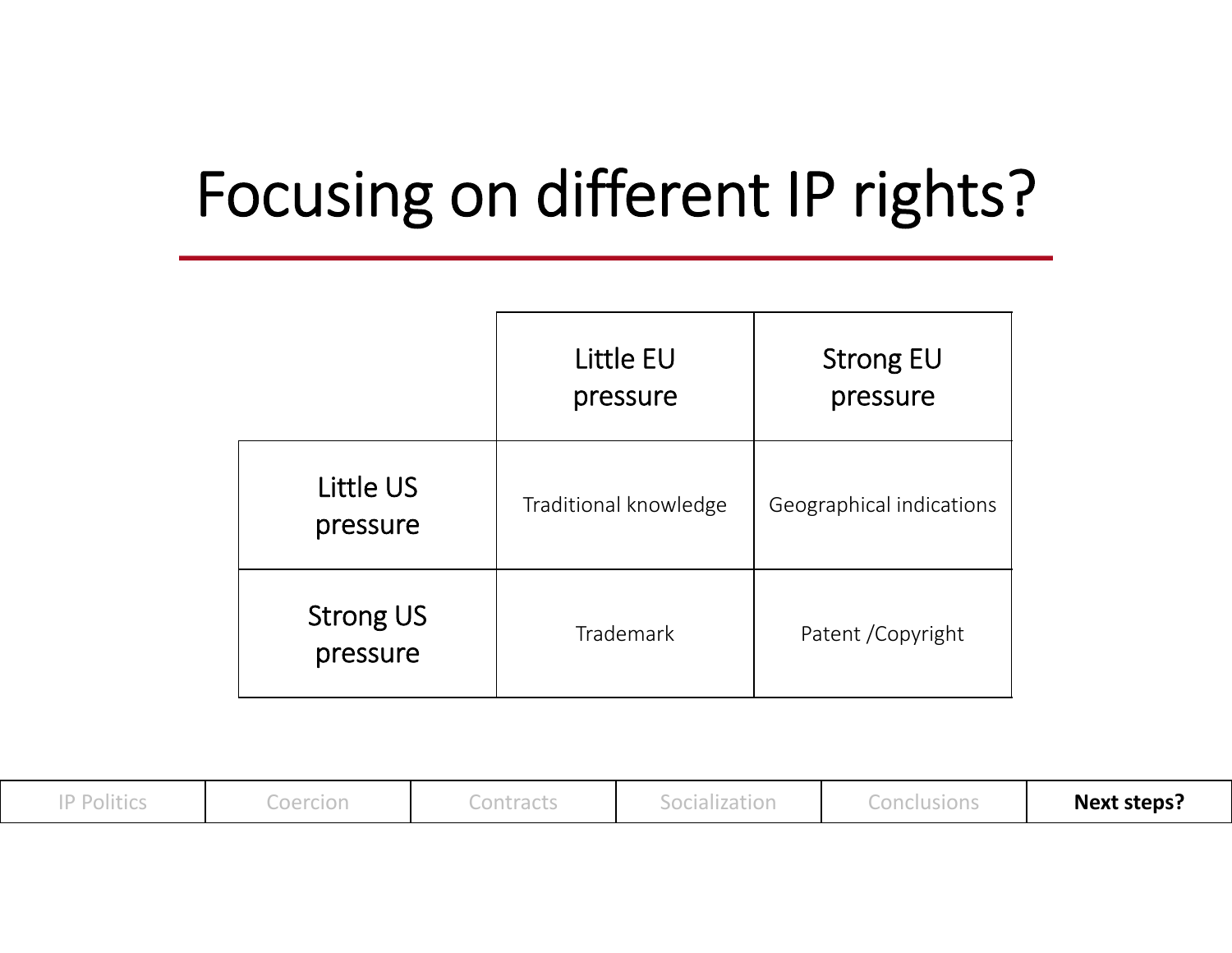## Focusing on different exporters?

|                              | <b>Little EU</b><br>pressure | <b>Strong EU</b><br>pressure |
|------------------------------|------------------------------|------------------------------|
| <b>Little US</b><br>pressure | Cambodia                     | Papua New Guinea             |
| <b>Strong US</b><br>pressure | Laos                         | Vietnam                      |

| Politics <sup>בי</sup> | Coercion | Contracts | socialization.<br><u>JUURILLUUVII</u> | Conclusions | <b>Next steps?</b> |
|------------------------|----------|-----------|---------------------------------------|-------------|--------------------|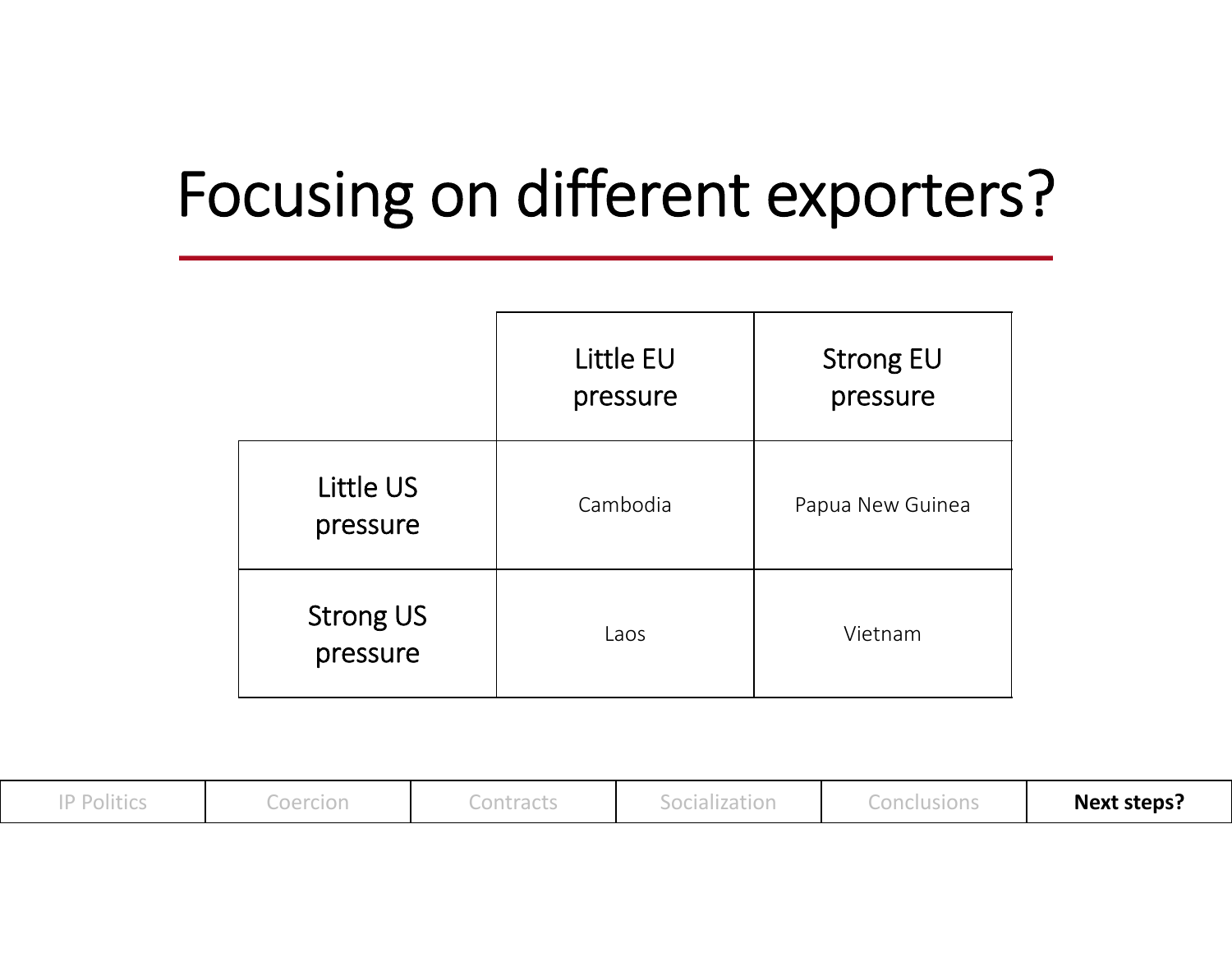## Focusing on domestic context ?

|                                      | Institutionally<br>centralized | Institutionally<br>fragmented |
|--------------------------------------|--------------------------------|-------------------------------|
| Low economic<br>interest for IP      | Laos                           | Philippines                   |
| Stronger economic<br>interest for IP | Singapore                      | China                         |

| Politics <sup>י</sup> | Coercion | Contracts | Socialization | Conclusions | <b>Next steps?</b> |
|-----------------------|----------|-----------|---------------|-------------|--------------------|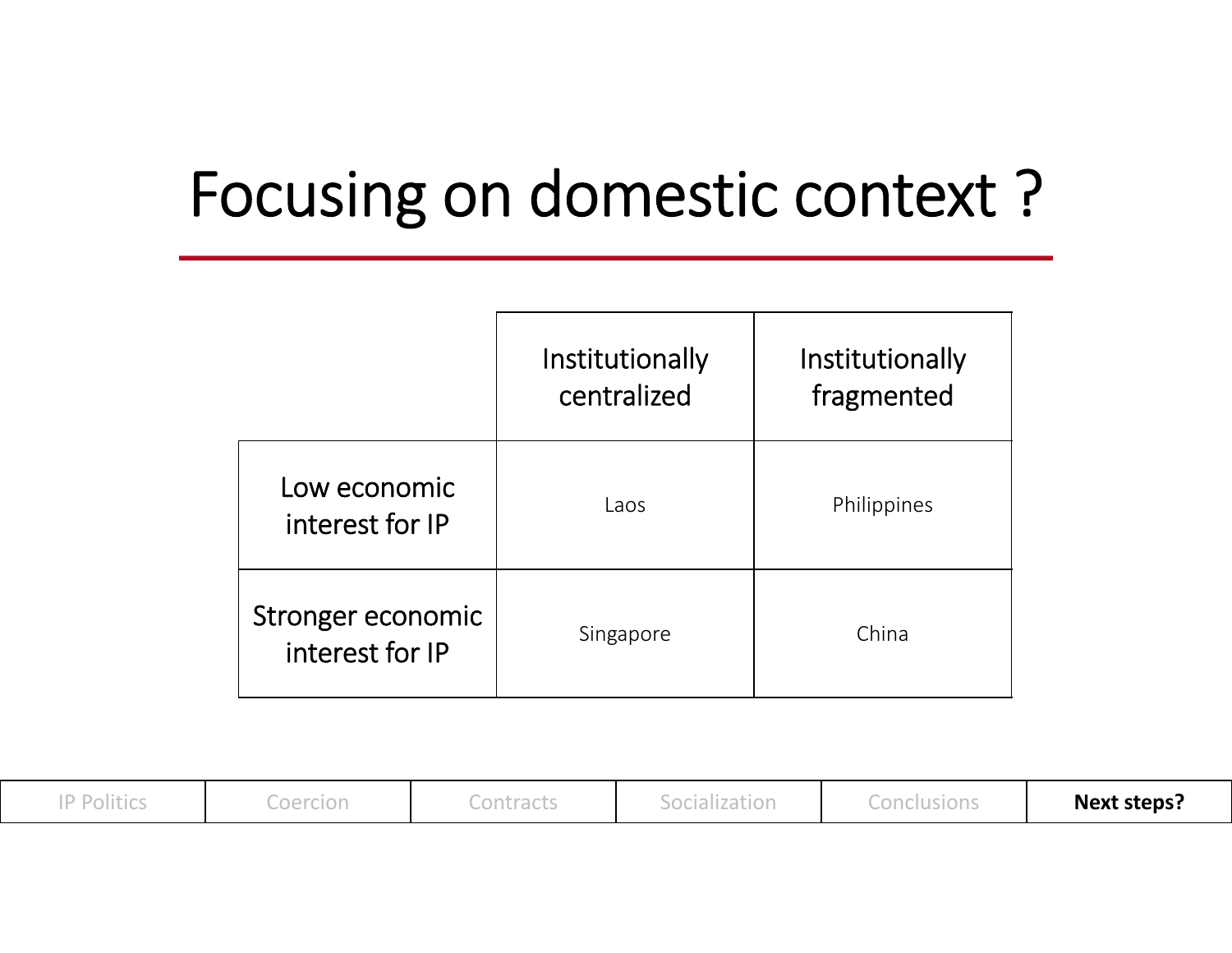## Focusing on mechanism interactions?

|                    | EU PTA                   |                         | <b>No EU PTA</b>         |                         |  |
|--------------------|--------------------------|-------------------------|--------------------------|-------------------------|--|
|                    | High EU<br>socialization | Low EU<br>socialization | High EU<br>socialization | Low EU<br>socialization |  |
| <b>EU Coercion</b> | Vietnam                  |                         | Thailand                 |                         |  |
| No EU<br>Coercion  | Papua New<br>Guinea      |                         |                          | East Timor              |  |

| Politics | Coercion | <u>inntracts</u><br>uuri uutu | Socialization | Conclusions | <b>Next steps?</b> |
|----------|----------|-------------------------------|---------------|-------------|--------------------|
|          |          |                               |               |             |                    |